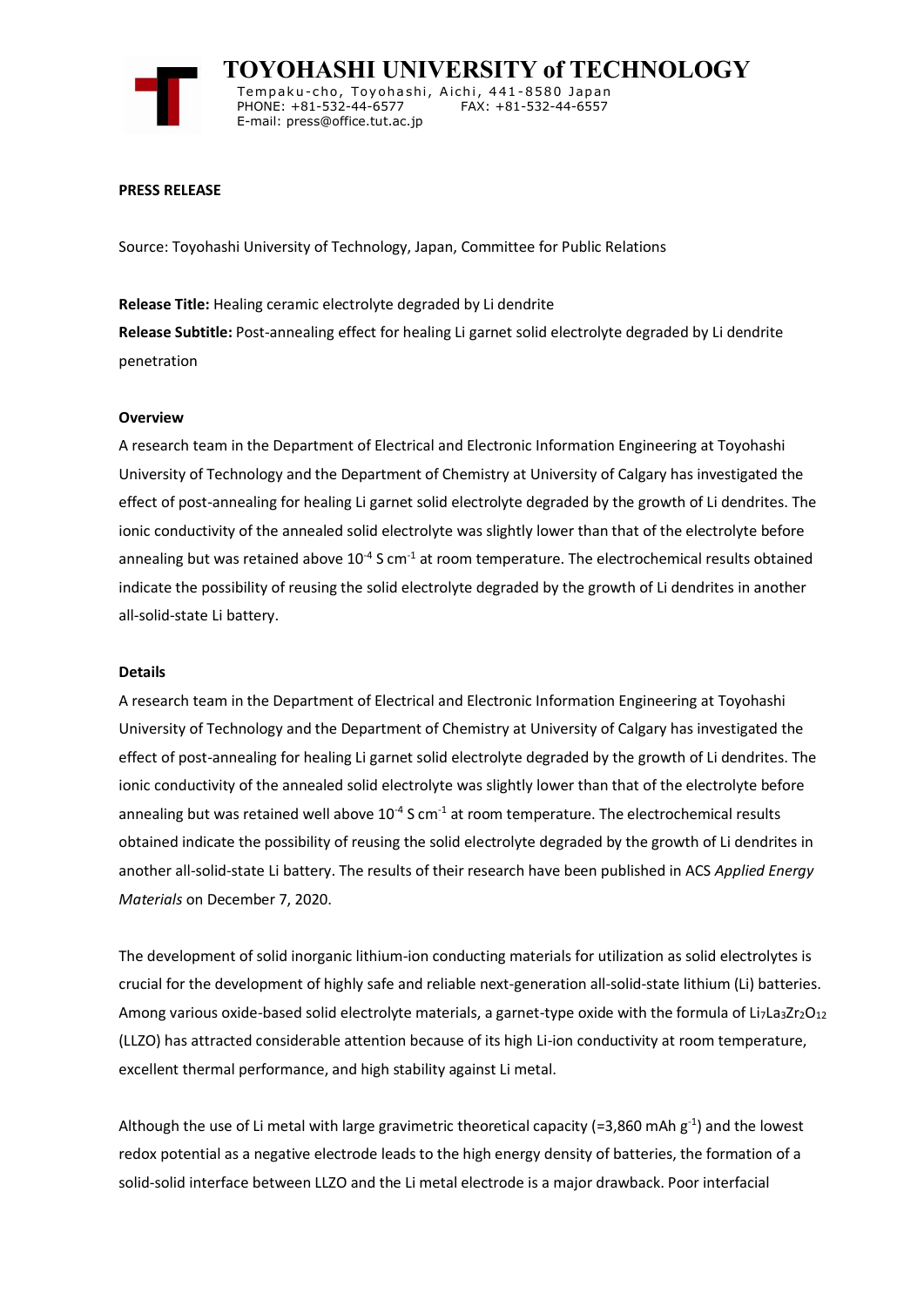

 **TOYOHASHI UNIVERSITY of TECHNOLOGY** Tempaku-cho, Toyohashi, Aichi, 441-8580 Japan<br>PHONE: +81-532-44-6577 FAX: +81-532-44-6557 PHONE: +81-532-44-6577 E-mail: press@office.tut.ac.jp

connection causes non-uniform Li plating and intergranular penetration of Li dendrite in polycrystalline LLZO. This effect is prominent when the battery is cycled particularly at high current densities, resulting in an internal short-circuit failure.

Certainly, the establishment of prevention technology for short-circuit failures is widely researched for the development of all-solid-state batteries with Li metal as a negative electrode. Conversely, from the viewpoint of effective use of material resources, the possibility of reusing LLZO extracted from a solid-state battery after the occurrence of a short-circuit failure is worth considering. If the amount of Li dendrite propagating in LLZO is small and the short-circuit area is highly localized, LLZO may be reused by removing the Li dendrite therein.

For the first time, a research team in the Department of Electrical and Electronic Information Engineering at Toyohashi University of Technology and the Department of Chemistry at University of Calgary has investigated the reusability of a garnet-type Ta-substituted LLZO (Ta-LLZO) ceramic solid electrolyte shorted or degraded by Li metal penetration during electrochemical Li plating/stripping testing for a Li/Ta-LLZO/Li symmetric cell.

Ta-LLZO was removed from a tested cell after the degradation via Li dendrite penetration had occurred and then Li metal electrodes attached with Ta- LLZO were removed in ethanol. After that, Ta-LLZO was annealed in air at 800-900 ºC for several hours. It was confirmed that annealed Ta-LLZO shows slightly lower Li ion conductivity compared with that of as-prepared one but maintains the conductivity well above  $10^{-4}$  S cm<sup>-1</sup> at room temperature. The slight decrease in the conductivity of annealed Ta-LLZO is mainly attributed to the formation of impurity phases and structural changes near the end surface of Ta-LLZO, and the degree of degradation depends on the area size for Li dendrite penetration. Furthermore, Li plating/stripping in another symmetric cell with annealed Ta-LLZO can be performed.

The research team believes that the degradation of Li-ion conductivity in annealed LLZO can be mitigated further by optimizing the post-annealing condition, and the results obtained can be used as fundamental information towards the reuse of shorted-circuited or degraded LLZO as solid electrolyte in another solid state Li battery.

# **Reference**

Ryoji Inada, Atsuto Takeda, Yusuke Yamazaki, Shotaro Miyake, Yoji Sakurai and Venkataraman Thangadurai, Effect of Postannealing on the Properties of a Ta-Doped Li<sub>7</sub>La<sub>3</sub>Zr<sub>2</sub>O<sub>12</sub> Solid Electrolyte Degraded by Li Dendrite Penetration, ACS *Applied Energy Materials* 3 (2020) 12517-12524. DOI: 10.1021/acsaem.0c02474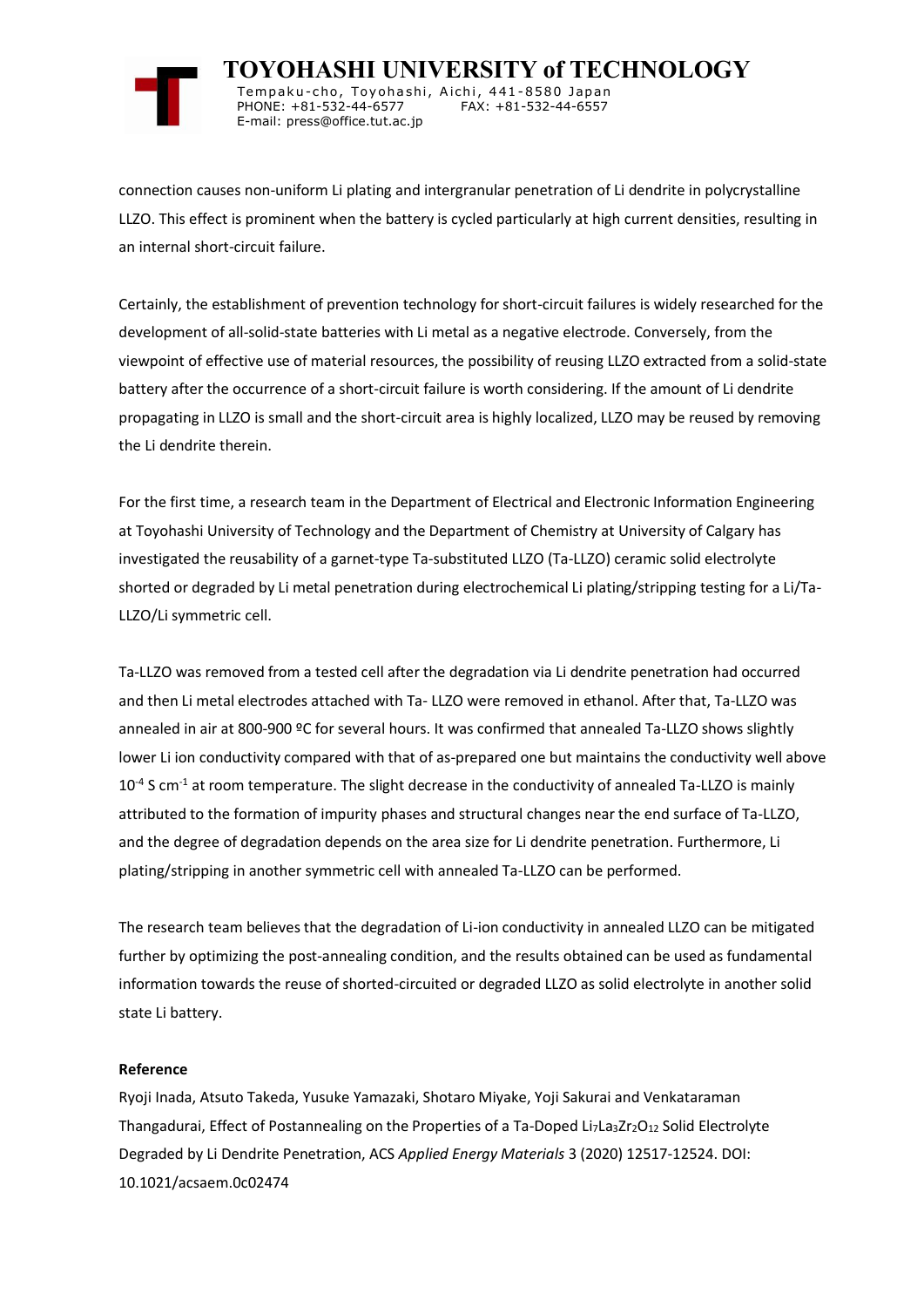

 **TOYOHASHI UNIVERSITY of TECHNOLOGY**

Tempaku-cho, Toyohashi, Aichi, 441-8580 Japan<br>PHONE: +81-532-44-6577 FAX: +81-532-44-6557 PHONE: +81-532-44-6577 E-mail: press@office.tut.ac.jp

# **Link to corresponding researchers**

Ryoji Inada, Associated Professor in Toyohashi University of Technology <https://www.tut.ac.jp/english/schools/faculty/ee/141.html>

Venkataraman Thangadurai, Professor in University of Calgary <https://ucalgary.ca/thangadurai-group>

This work was partly supported by Grant-in-Aid for Scientific Research (JSPS KAKENHI) with Grant Numbers 16KK0127 (Fund for the Promotion of Joint International Research (Fostering Joint International Research (A)) and 19H02128 (Fundamental Research (B)) from the Japan Society for the Promotion of Science (JSPS).

# **Further information**

Toyohashi University of Technology 1-1 Hibarigaoka, Tempaku, Toyohashi, Aichi Prefecture, 441-8580, JAPAN Inquiries: Committee for Public Relations E-mail: press@office.tut.ac.jp Toyohashi University of Technology founded in 1976 as a National University of Japan is a research institute in the fields of mechanical engineering, advanced electronics, information sciences, life sciences,

and architecture.

Website: https://www.tut.ac.jp/english/



Title: Li dendrite penetration in ceramic electrolyte.

Caption: Nyquist plots of electrochemical impedance for Li/Ta-LLZO/Li symmetric cell before and after Li plating/stripping test (left) and Li dendrite penetration in Ta-LLZO (right).